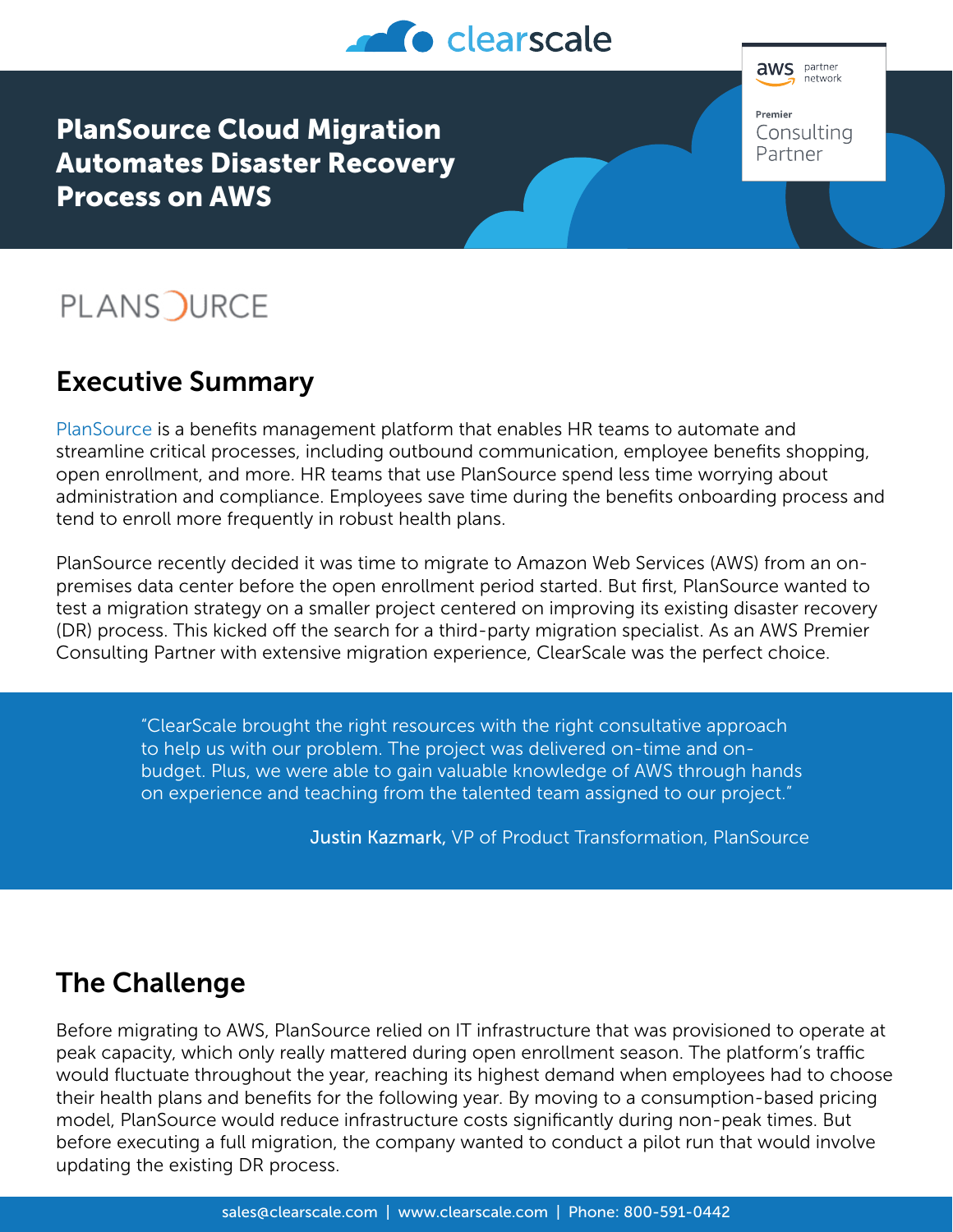

Engineers were handling DR manually and didn't have comprehensive DR documentation, creating risk for the business and jeopardizing PlanSource's ability to meet recovery point objectives (RPO) and recovery time objectives (RTO). At the same time, the company had few people on staff with cloud migration experience and little engineering capacity overall.

What made things more difficult was that PlanSource operates multiple environments with different purposes. Many of these environments are interconnected and rely on the same data sources. Moreover, they each require their own DR copy. PlanSource needed these copies to be easy to manage, cost-efficient, and reliable in case of primary site failures.

Given the complexity and scope of the project, PlanSource reached out to ClearScale for help. ClearScale has a Migration competency from AWS and many years of experience migrating infrastructure to the cloud, which is exactly what PlanSource needed.

# The ClearScale Solution

PlanSource's migration pilot project can be broken down into two parts: the migration assessment phase and the migration execution phase.

### The Migration Assessment Phase

ClearScale decided the best path forward for PlanSource would be to follow the [AWS Migration](https://aws.amazon.com/migration-acceleration-program/)  [Acceleration Program \(MAP\)](https://aws.amazon.com/migration-acceleration-program/). The program helps organizations prepare for the cloud and specifically targets the following outcomes: cost efficiency, peak performance, robust security, reliability, and operational excellence.

As recommended by the program, ClearScale led PlanSource through a migration readiness assessment to determine if the company had any gaps in its cloud preparedness. Next, ClearScale evaluated PlanSource's infrastructure and came up with detailed requirements for what the benefits platform would need from an infrastructure standpoint on the AWS cloud.

A major part of the plan included figuring out a new DR approach and making changes to the company's IT architecture accordingly. ClearScale evaluated PlanSource's DR environments and identified isolated islands of operation. Fortunately, these could be moved together without affecting other parts of the core application.

Beyond reimagining PlanSource's DR process, ClearScale identified opportunities to replace legacy load balancers and database services with AWS managed services. ClearScale also wanted to introduce Infrastructure as Code (IaC) to change how the client spun up and wound down new instances.

Furthermore, ClearScale proposed future architecture changes to the PlanSource team. ClearScale recommended that PlanSource adopt Kubernetes to orchestrate containerized applications and [Amazon Aurora](https://aws.amazon.com/rds/aurora/) to replace the legacy database. PlanSource also had the potential to improve how it logged and monitored ongoing procedures, leading ClearScale to suggest using centralized log storage with event notifications and related analytics. Finally, ClearScale engineers believed that [Amazon MQ](https://aws.amazon.com/amazon-mq/) and [Amazon Simple Queue Service](https://aws.amazon.com/sqs/) would offer advantages on the messaging side, and made this recommendation as well.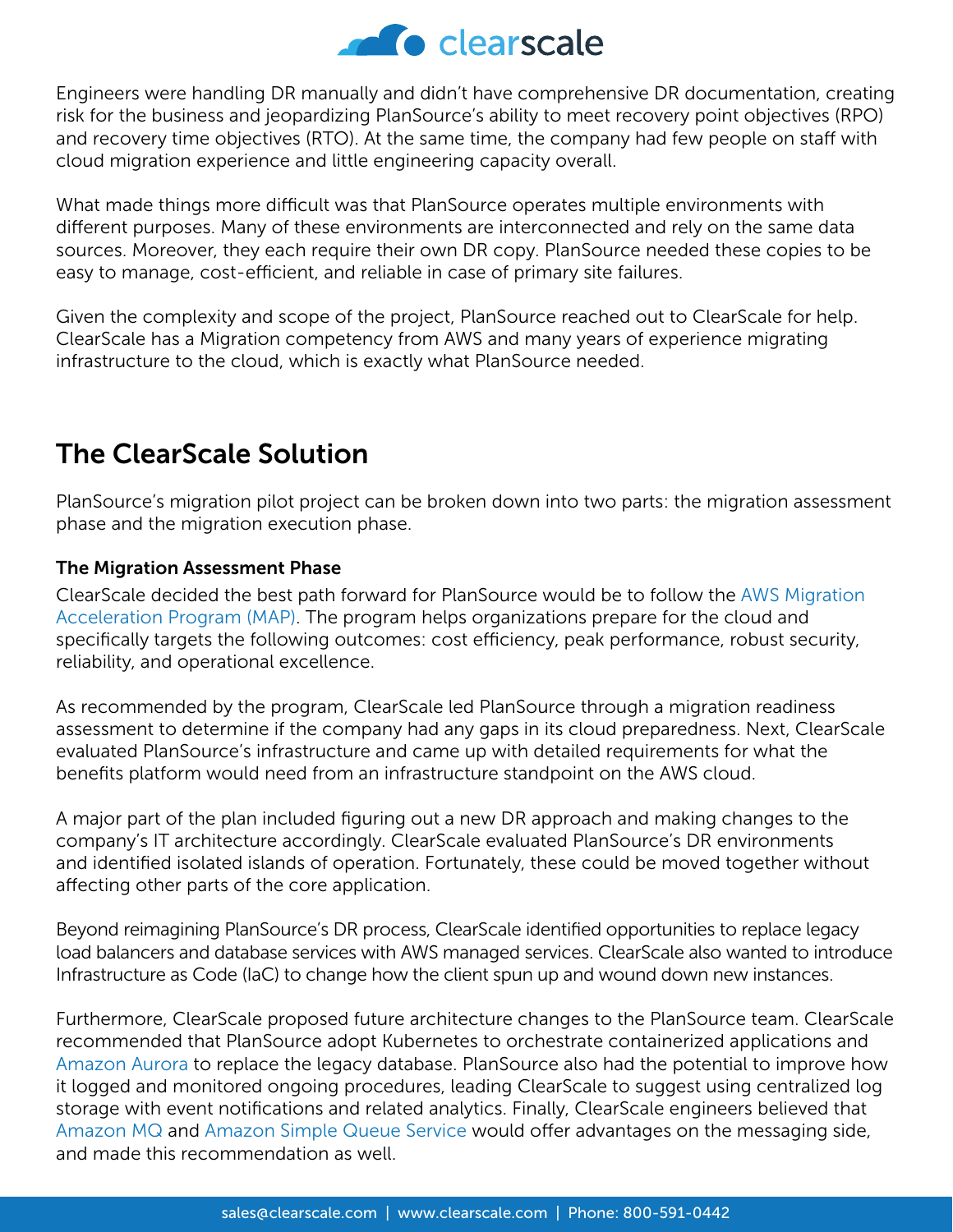

ClearScale packaged these recommendations up in a document that clearly explained all aspects of the migration and modernization process. The team created a migration schedule and provided a detailed estimate of how much PlanSource would save if it moved forward with the full migration. After reviewing ClearScale's readiness assessment and migration plan, PlanSource was ready to get started with the DR migration pilot.

#### The Migration Execution Phase

One important characteristic of AWS' MAP program is that it encourages companies to build "centers of excellence" within their organizations - teams of people who understand the process and technology involved in cloud migrations. The program is designed to help server and storage operators evolve into cloud operators who can build development plans for other teams as well. ClearScale worked with PlanSource to establish its center of excellence and then proceeded with building a new landing zone for two pilot DR environments.

ClearScale developed PlanSource's landing zone according to the latest AWS best practices and customized it to the organization's operational and security requirements. Next, ClearScale deployed the landing zone with AWS Control Tower and AWS Organizations and improved the client's networking and monitoring capabilities along the way.

The last step was to move the two pilot DR environments to the new cloud environment. This allowed ClearScale to validate the migration plan, test the new DR automation setup, switch internal and external DNS names, turn on compute instances, and start the application up on AWS. It also enabled ClearScale to switch data sources from the client's primary data center to AWS RDS MySQL instances. After migrating the two pilot environments and configuring them for DR automation, ClearScale trained PlanSource staff on how to deploy, operate, and customize them using AWS tools.



Database DR Switchover Automation Switch DNS Automation Switch DNS Automation